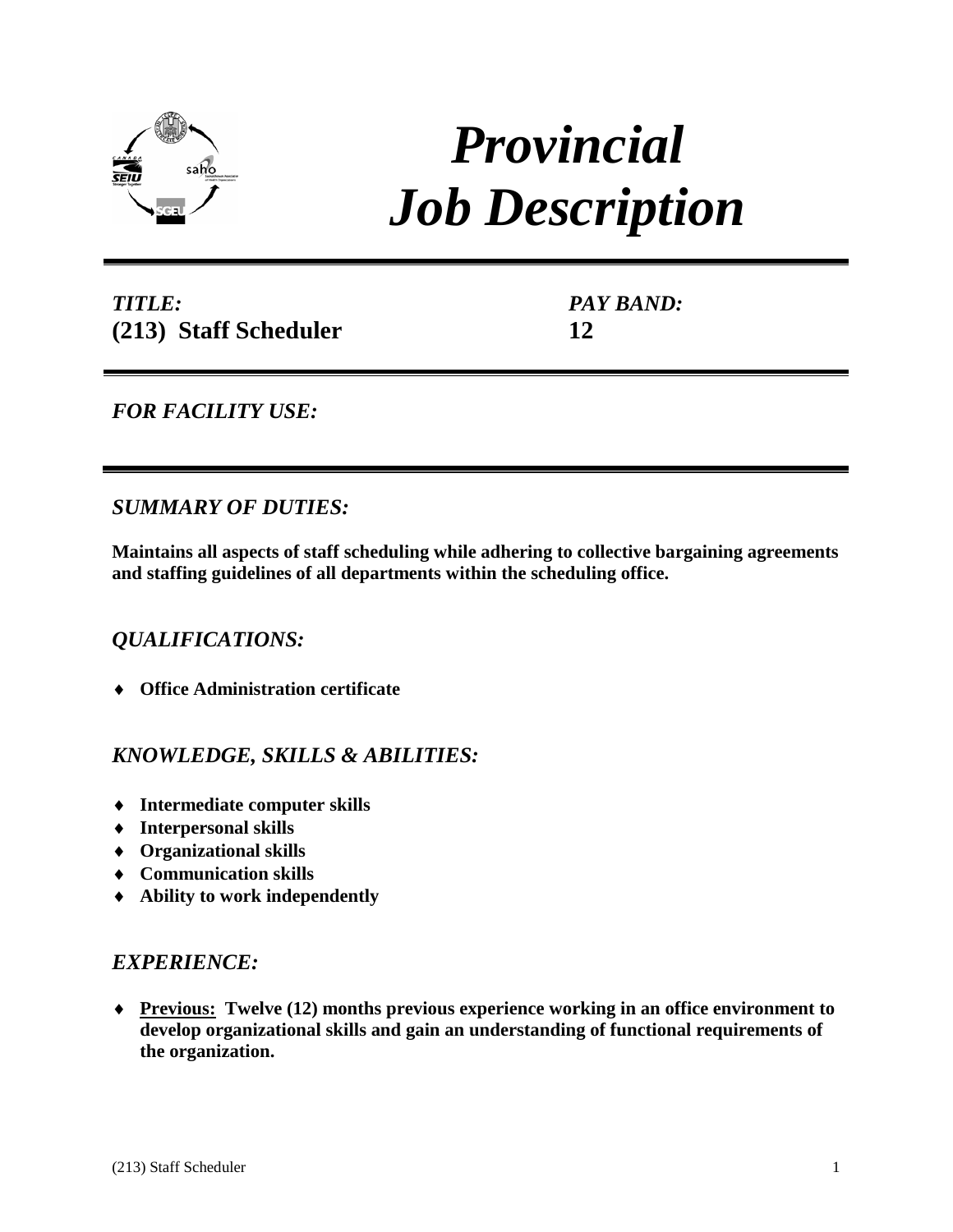## *KEY ACTIVITIES:*

#### **A. Staff Scheduling**

- ♦ **Maintains staff schedules (e.g., master rotation) in accordance with collective agreement requirements and departmental policies/procedures.**
- ♦ **Calls and schedules staff for replacement of leaves of absence and schedules adjustments.**
- ♦ **Maintains current seniority lists.**
- ♦ **Formats, prints and posts staff schedules.**
- ♦ **Compiles and posts call-in lists.**
- ♦ **Compiles statistical reports for managers.**
- ♦ **Responds to questions and inquiries from employees and managers.**
- ♦ **Works collaboratively with managers on scheduling issues.**
- ♦ **Inputs/updates employee information in scheduling program.**
- ♦ **Provides occasional guidance to the primary function of others including training.**
- ♦ **Provides functional guidance to staff and managers on collective agreements, scheduling processes and computerized scheduling programs.**

#### **B. Payroll / Benefits**

- ♦ **Collects, verifies, enters data, transmits and files payroll data.**
- ♦ **Checks pay sheets and makes any necessary corrections.**
- ♦ **Informs payroll office of any pay code and/or staff changes.**
- ♦ **Identifies errors and makes corrections.**
- ♦ **Tracks vacation, stat, earned time off and sick time banks.**
- ♦ **Prepares spreadsheets.**
- ♦ **Explains benefit plans and enrols employees.**
- ♦ **Assists employees in filling out forms.**
- ♦ **Prepares employee benefits reports.**
- ♦ **Prepares monthly and yearly reports to government (e.g., T4's).**
- ♦ **Reviews and corrects flow sheets.**

### **C. Related Key Work Activities**

- ♦ **Prepares accounts receivable (e.g., invoicing, bank deposits, reports to region office).**
- ♦ **Prepares accounts payable.**
- ♦ **Prepares receipts, petty cash.**
- ♦ **Prepares yearly revenue and expense summary.**
- ♦ **Performs general office duties (e.g., orders supplies, photocopies, shreds, provides reception/telephone services, processes mail, files).**
- ♦ **Takes minutes at meetings.**
- ♦ **Schedules education classes.**
- ♦ **Books appointments/transportation/meeting rooms.**